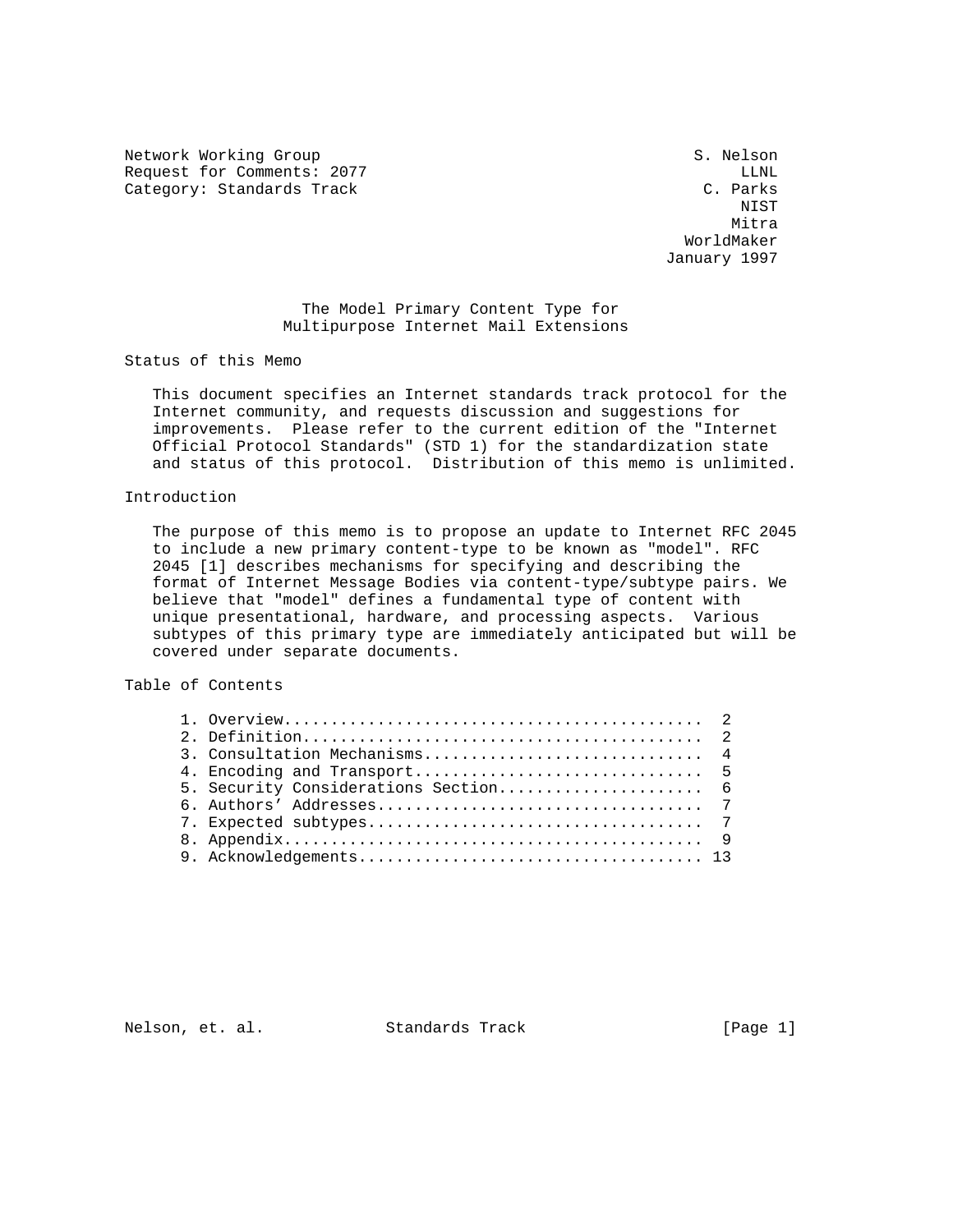#### 1. Overview

 This document will outline what a model is, show examples of models, and discuss the benefits of grouping models together. This document will not directly deal with the intended subtypes since those will be covered by their separate registrations. Some immediately expected subtypes are listed in section 7.

 This document is a discussion document for an agreed definition, intended eventually to form a standard accepted extension to RFC 2045. We are also targeting developers of input/output filters, viewer software and hardware, those involved in MIME transport, and decoders.

2. Definition of a model

 A model primary MIME type is an electronically exchangeable behavioral or physical representation within a given domain. Each subtype in the model structure has unique features, just as does each subtype in the other primary types. The important fact is that these various subtypes can be converted between each other with less loss of information then to that of other primary types. This fact groups these subtypes together into the model primary type. All of the expected subtypes have several features in common and that are unique to this primary type.

 To loosely summarize: models are multidimensional structures composed of one or more objects. If there are multiple objects then one object defines the arrangement/setting/relationship of the others. These objects all have calibrated coordinate systems but these systems need not be in the same units nor need they have the same dimensionality. In detail:

 1. have 3 or more dimensions which are bases of the system and form an orthogonal system (any orthogonal system is sufficient).

 This system is specifically defined in terms of an orthogonal set of basis functions [for a subspace of the L^2 function space] over a coordinate system of dimension 3 or more. Note that this does not preclude regular skewed systems, elliptical coordinates, different vector spaces, etc.

- 2. contain a structural relationship between model elements.
- 3. have scaling or calibration factors which are related to physical units (force, momentum, time, velocity, acceleration, size, etc.). Thus, an IGES file will specify a building of non-arbitrary size, computational meshes and VRML models will have real spatial/

Nelson, et. al. Standards Track [Page 2]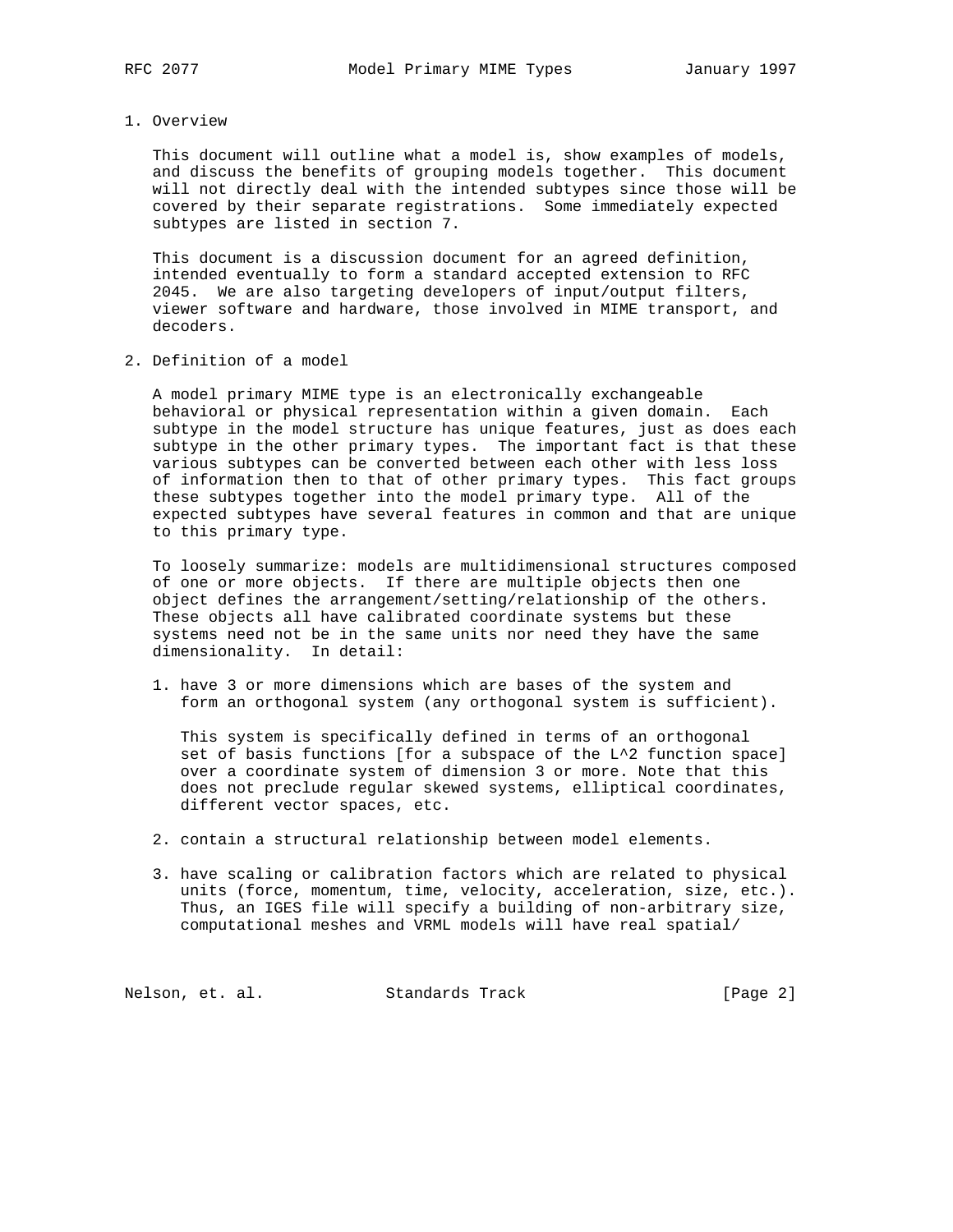temporal units. This allows for differing elements to be combined non-arbitrarily.

 4. Models can be single objects or composed of a collection of objects. These normally independent objects are arranged in a master/slave scenario so that one object acts as the reference, or primary object, which defines how the other objects interrelate and behave. This allows for the creation of mathematical, physical, economic, behavioral, etc. models which typically are composed of different elements. The key is in the description: these types describe how something "behaves"; contrasted to typical data types which describe how something "is".

 The inclusion of this "collective" system works similar to the Email system's multipart/related type which defines the actions of the individual parts. Further specification of the model/\* subtypes utilizing these properties is left to the subtype authors.

With these assumptions:

- a. the default dimensionality will be spatial and temporal (but any are allowed).
- b. it is presumed that models will contain underlying structure which may or may not be immediately available to the user. (fluid dynamics vector fields, electromagnetic propagation, interrelated IGES dimensional specifiers, VRML materials and operators, etc.)
- c. it is assumed that basis set conversion between model domains is lossless. The interpretation of the data may change but the specification will not. i.e. convert the model of the U.S.A. Gross Domestic Product into a VRML model and navigate it to explore the variances and interrelationships. The model has many dimensions but also "passages" and "corridors" linking different parts of it. A similar situation is true for meshes and CAD files. The key is identifying the basis set conversion which makes sense.
- d. models are grouped to assure LESS loss of information between the model subtypes than to subtypes of other primary types. (i.e. converting a chemical model into an image is more lossy than concerting it into a VRML model).

Nelson, et. al. Standards Track [Page 3]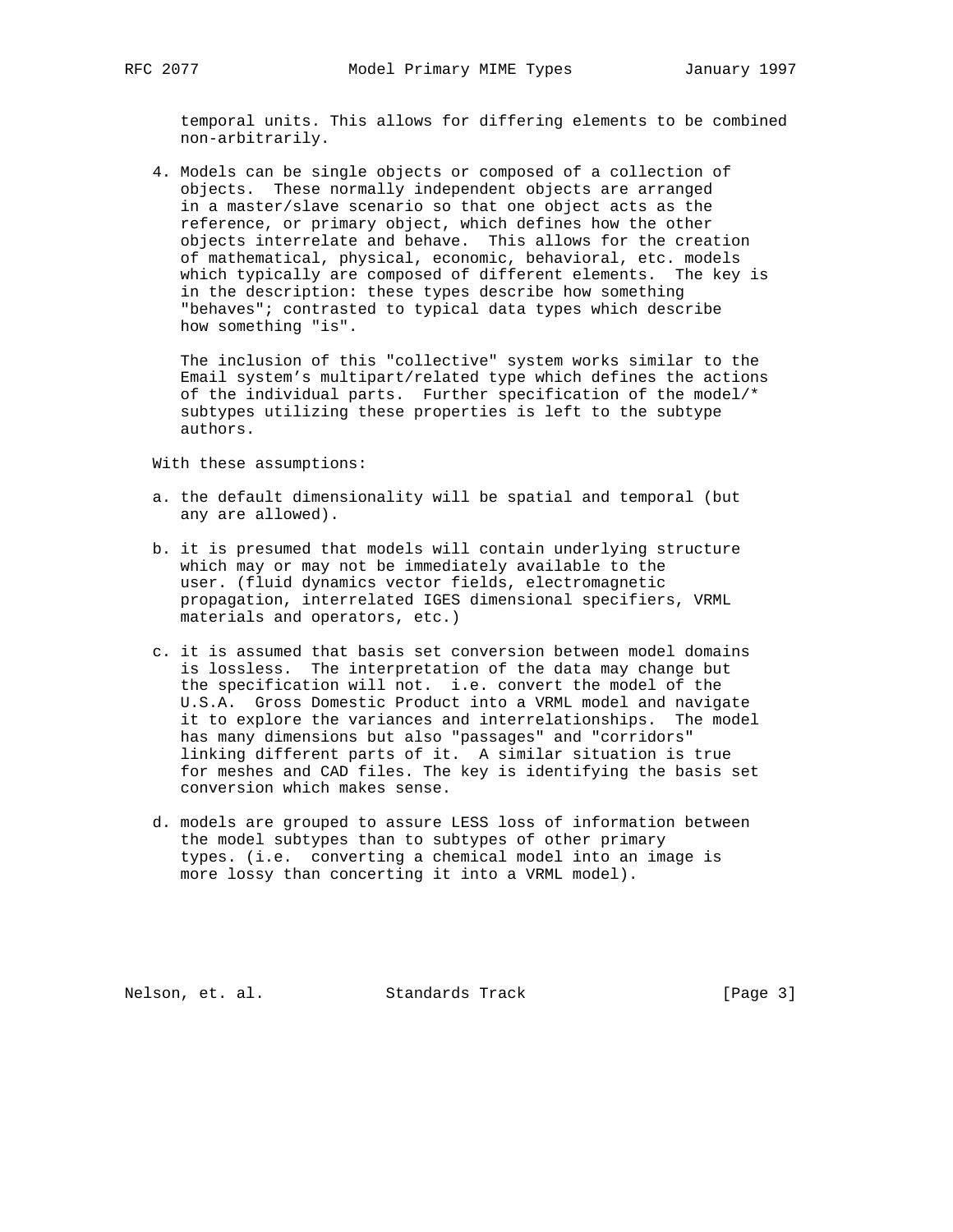Items c and d above define the grouping for model similar to the way that "images" and "videos" are grouped together; to assure less loss of information. Obviously converting from a GIF image to a JPEG image looses less information than converting from a GIF image to an AU audio file.

3. Consultation Mechanisms

Before proposing a subtype for the model/\* primary type, it is suggested that the subtype author examine the definition (above) of what a model/\* is and the listing (below) of what a model/\* is not. Additional consultations with the authors of the existing model/\* subtypes is also suggested.

Copies of RFCs are available on:

ftp://ftp.isi.edu/in-notes/

Copies of Internet-Drafts are available on:

ftp://ftp.ietf.org/internet-drafts/

Similarly, the VRML discussion list has been archived as:

http://vrml.wired.com/arch/

 and discussions on the comp.mail.mime group may be of interest. Discussion digests for the existing model/\* subtypes may be referenced in the respective documents.

 The mesh community presently has numerous different mesh geometries as part of different packages. Freely available libraries need to be advertised more than they have been in the past to spur the development of interoperable packages. It is hoped that by following the example of the VRML community and creating a freely available comprehensive library of input/output functions for meshes [11] that this problem will be alleviated for the mesh community. A freely available mesh viewer conforming to these standards is available now for various platforms. Consulations with the authors of the mesh system,

http://www-dsed.llnl.gov/documents/tests/mesh.html

will be beneficial.

 The IGES community has a suite of tests and conformance utilities to gauge the conformance to specifications and software authors are encouraged to seek those out from NIST [14].

Nelson, et. al. Standards Track [Page 4]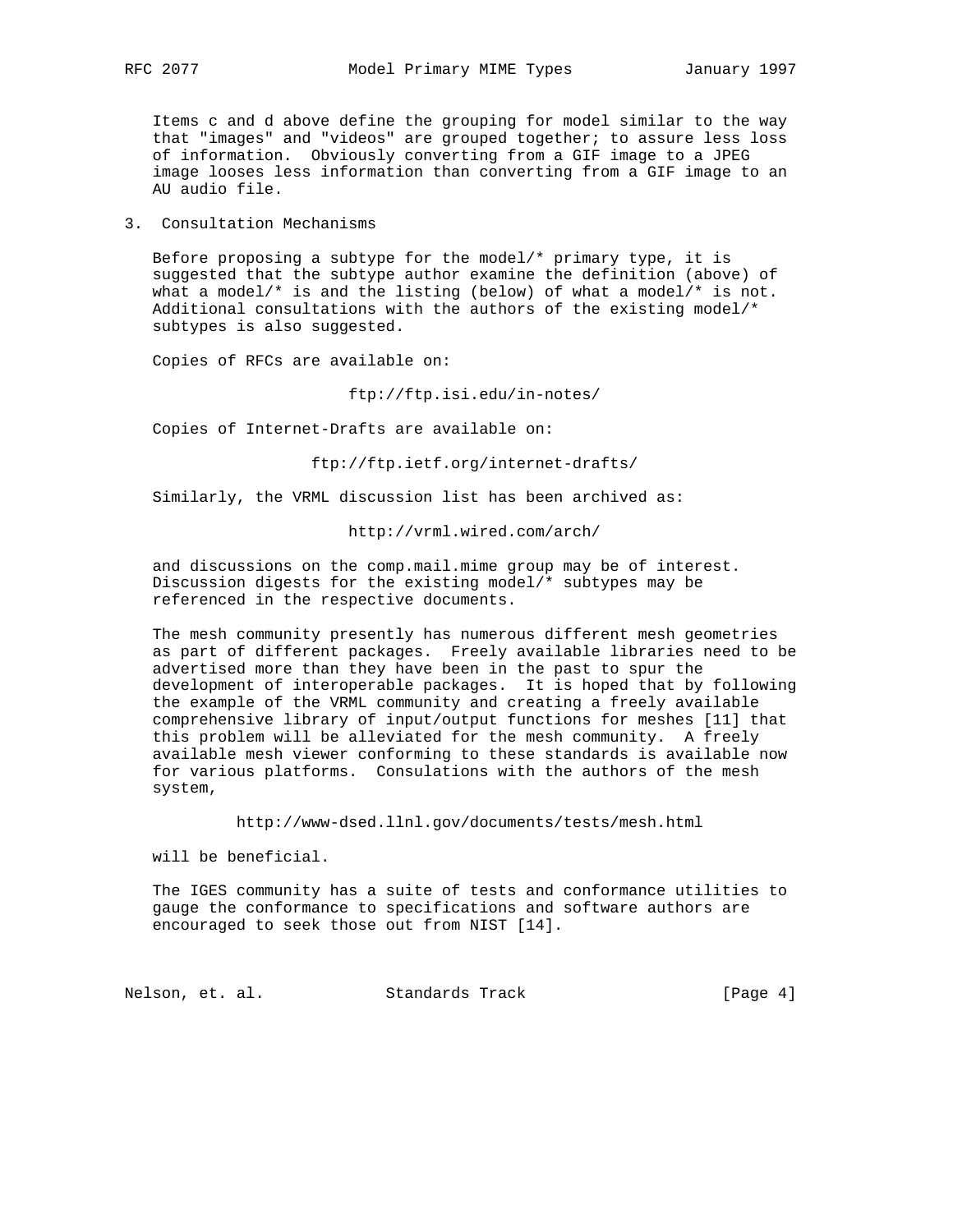- 4. Encoding and Transport
	- a. Unrecognized subtypes of model should at a minimum be treated as "application/octet-stream". Implementations may optionally elect to pass subtypes of model that they do not specifically recognize to a robust general-purpose model viewing application, if such an application is available.
	- b. Different subtypes of model may be encoded as textual representations or as binary data. Unless noted in the subtype registration, subtypes of model should be assumed to contain binary data, implying a content encoding of base64 for email and binary transfer for ftp and http.
	- c. The formal syntax for the subtypes of the model primary type should look like this:

| Media type name:         | model                                                                                                                                                                                                         |
|--------------------------|---------------------------------------------------------------------------------------------------------------------------------------------------------------------------------------------------------------|
| Media subtype name:      | <b>XXXXXXXX</b>                                                                                                                                                                                               |
| Required parameters:     | none                                                                                                                                                                                                          |
| Optional parameters:     | dimensionality, state<br>(see below)                                                                                                                                                                          |
| Encoding considerations: | base64 encoding is recommended when<br>transmitting model/* documents through<br>MIME electronic mail.                                                                                                        |
| Security considerations: | see section 5 below                                                                                                                                                                                           |
| Published specification: | This document.<br>See Appendix B for references to some of<br>the expected subtypes.                                                                                                                          |
|                          | Person and email address to contact for further information:<br>Scott D. Nelson <nelson18@llnl.gov><br/>7000 East Ave.<br/>Lawrence Livermore National Laboratory<br/>Livermore, CA 94550</nelson18@llnl.gov> |

 The optional parameters consist of starting conditions and variable values used as part of the subtypes. A base set is listed here for illustration purposes only and will be covered in detail as part of the respective subtypes:

dimension := string ; a number indicating the number of dimensions. This is used as a "hint" in selecting applicable viewer programs.

Nelson, et. al. Standards Track [Page 5]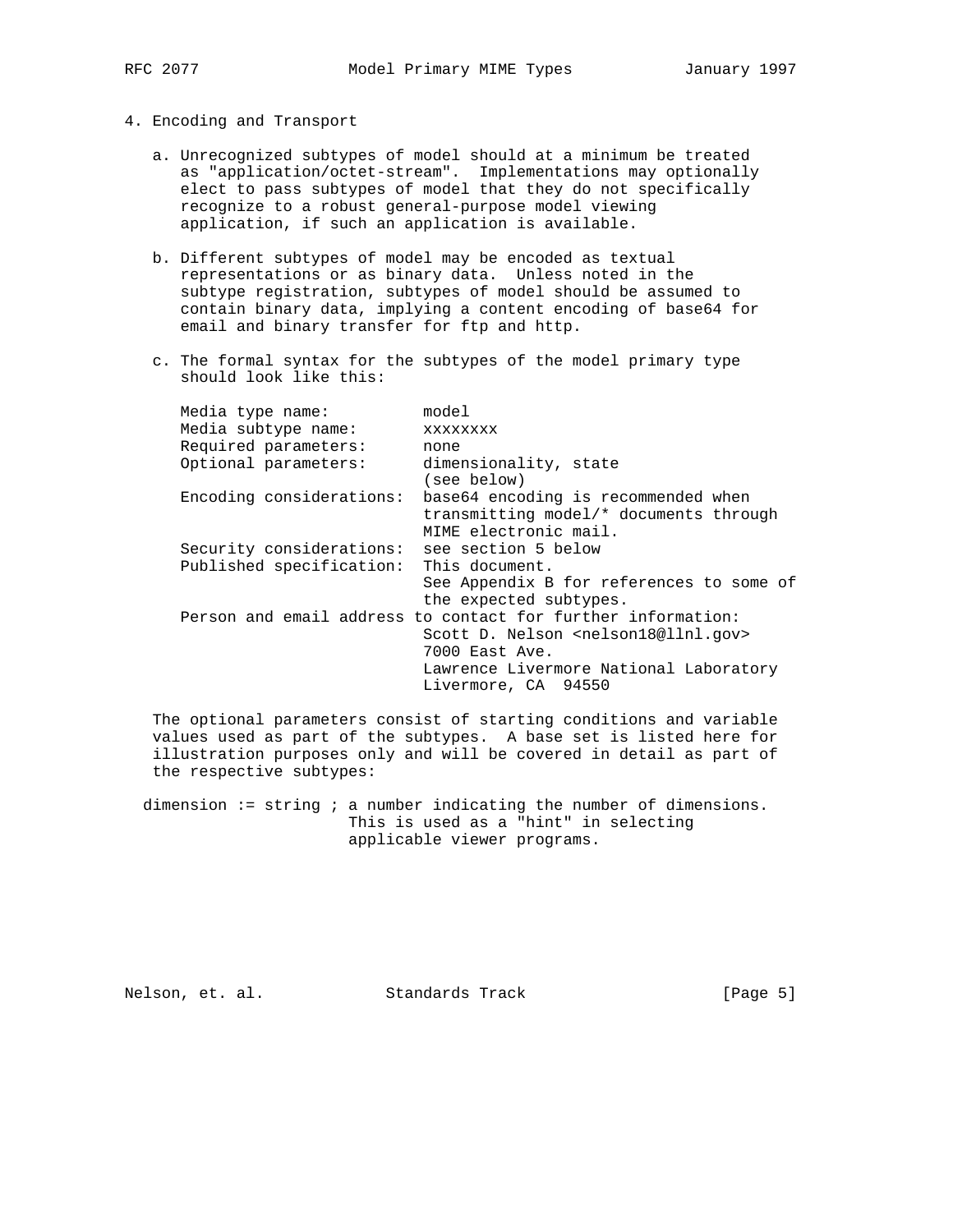state := string ; "static" or "dynamic". In "static", the observer may move about, thus effecting translations, rotations, pans, zooms, etc. but the data does not change. In "dynamic", the data itself is manipulated via skews, elongations, scales, etc. Note that time evolution is still a static operation since it is just a translation along one of the principal dimensions while the elongation of a cube or object deformation are dynamic operations.

 Note that this optional parameter list does not limit those specified by the various subtypes.

 d. The specific issues relating to the various subtypes are covered as part of the description of those specific subtypes. The following is an example of a typical MIME header used for mail transport purposes:

 To: you@some.org From: nelson18@llnl.gov Date: Fri, 30 Aug 96 13:33:19 -0700 Content-Type: model/mesh; dimension="4"; state="static" Content-Transfer-Encoding: base64 MIME-Version: 1.0 Subject: model data file

 I1ZSTUwgVjEuMCBhc2NpaQojIFRoaXMgZmlsZSB3YXMgIGdlbmVyY... byBDb21tdW5pY2F0aW9ucwojIGh0dHA6Ly93d3cuY2hhY28uY29tC... IyB1c2VkIGluIHJvb20gMTkyICh0ZXN0IHJvb20pCiAgIAojIFRvc... . .

5. Security Considerations Section

.

 Note that the data files are "read-only" and do not contain file system modifiers or batch/macro commands. The transported data is not self-modifying but may contain interrelationships. The data files may however contain a "default view" which is added by the author at file creation time. This "default view" may manipulate viewer variables, default look angle, lighting, visualization options, etc. This visualization may also involve the computation of variables or values for display based on the given raw data. For motorized equipment, this may change the position from the hardware's rest state to the object's starting orientation.

Nelson, et. al. Standards Track [Page 6]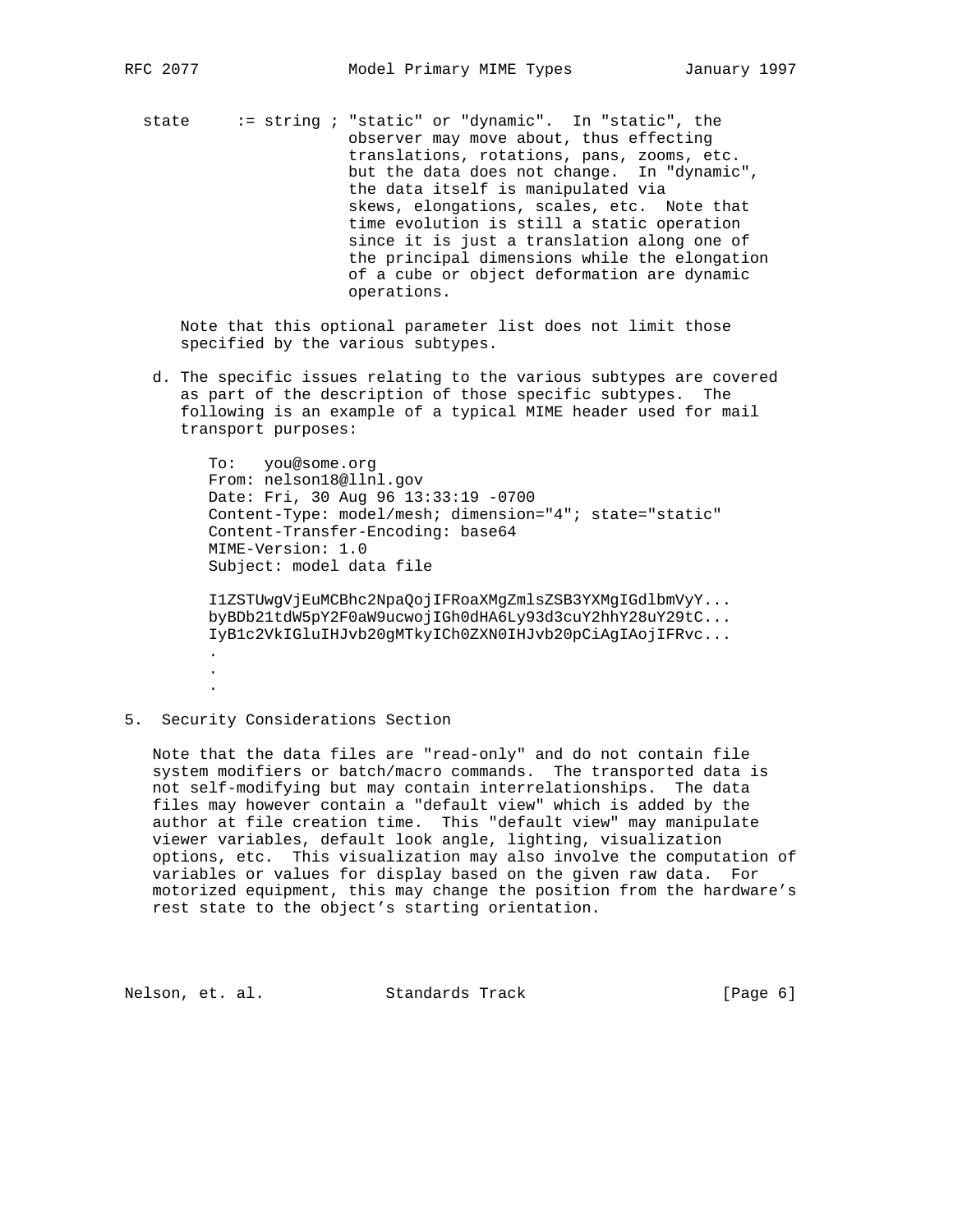The internal structure of the data files may direct agents to access additional data from the network (i.e. inclusions); the security limits of whom are not pre-supposed. Actions based on these inclusions are left to the security definitions of the inclusions. Further comments about the security considerations for the subtypes will be contained in each subtype's registration.

# 6. Authors' Addresses

 S. D. Nelson Lawrence Livermore National Laboratory, 7000 East Ave., L-153, Livermore CA 94550, USA. E-Mail: nelson18@llnl.gov

 C. Parks National Institute of Standards & Technology Bldg 220, Room B-344 Gaithersburg, MD 20899, USA. E-Mail: parks@eeel.nist.gov

 Mitra WorldMaker 1056 Noe San Francisco, CA 94114 E-Mail: mitra@earth.path.net

7. Expected subtypes

 Table 1 lists some of the expected model sub-type names. Suggested 3 letter extensions are also provided for DOS compatibility but their need is hopefully diminished by the use of more robust operating systems on PC platforms. The "silo" extension is provided for backwards compatibility. Mesh has an extensive list of hints since the present variability is so great. In the future, the need for these hints will diminish since the files are self describing. This document is not registering these subtypes. They will be handled under separate documents.

Nelson, et. al. Standards Track [Page 7]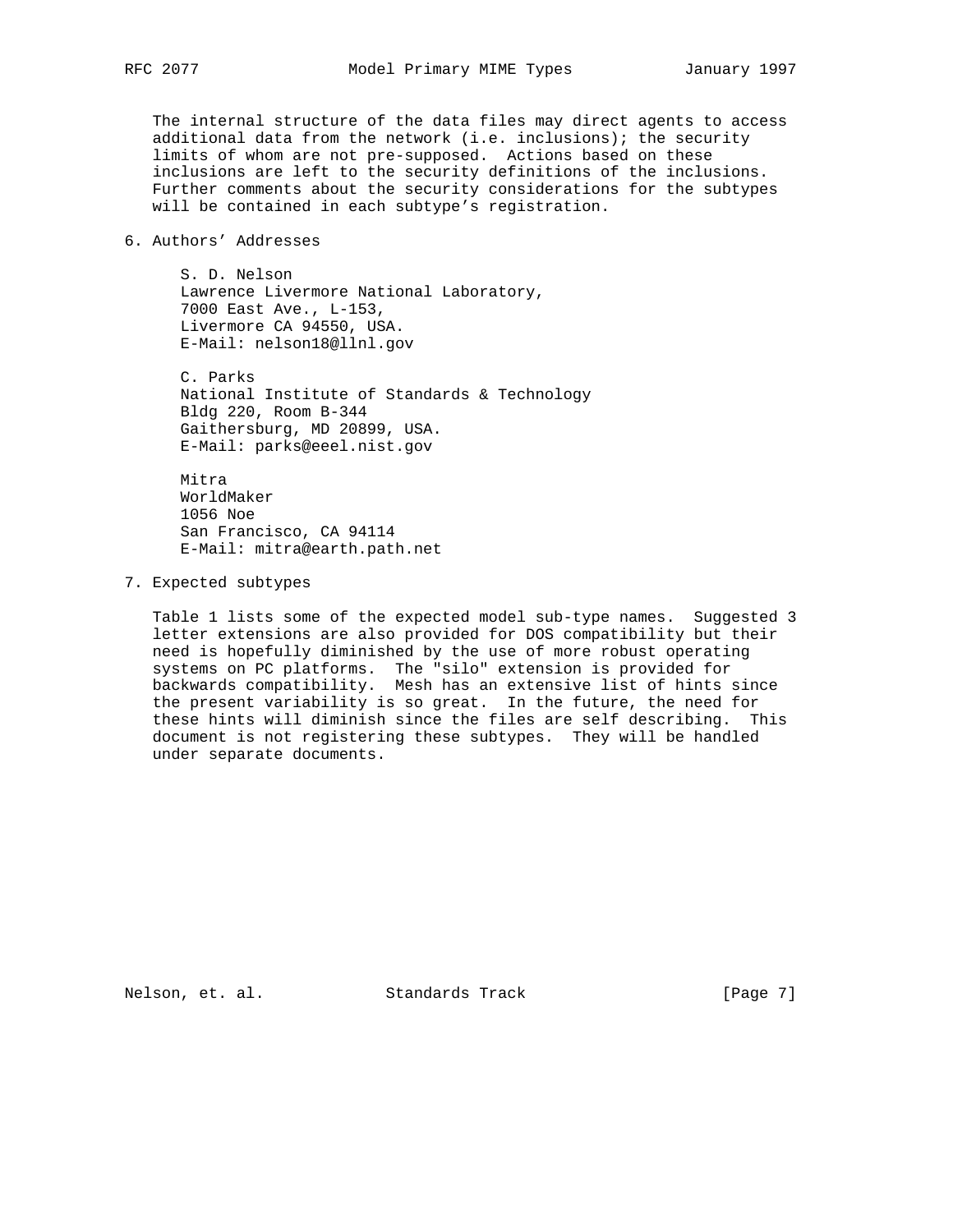Table 1.

| Primary/sub-type | Suggested extension $(s)$ | Reference |
|------------------|---------------------------|-----------|
| model/iges       | igs, iges                 | [8]       |
| model/vrml       | wr 1                      | [9]       |
| model/mesh       | msh, mesh, silo           | [10]      |

 It is expected that model/mesh will also make use of a number of parameters which will help the end user determine the data type without examine the data. However, note that mesh files are self describing.

 regular+static, unstructed+static, unstructured+dynamic, conformal+static, conformal+dynamic, isoparametric+static, isoparametric+dynamic

 The sub-types listed above are some of the anticipated types that are already in use. Notice that the IGES type is already registered as "application/iges" and that RFC states that a more appropriate type is desired. Note that the author of "application/iges" is one of the authors of this "model" submission and application/iges will be re registered as model/iges at the appropriate time.

 The VRML type is gaining wide acceptance and has numerous parallel development efforts for different platforms. These efforts are fueled by the release of the QvLib library for reading VRML files; without which the VRML effort would be less further along. This has allowed for a consistent data type and has by defacto established a set of standards. Further VRML efforts include interfaces to other kinds of hardware (beyond just visual displays) and it is proposed by those involved in the VRML effort to encompass more of the five senses. Unlike other kinds of "reality modeling" schemes, VRML is not proprietary to any one vendor and should experience similar growth as do other open standards.

 The mesh type is an offshoot of existing computational meshing efforts and, like VRML, builds on a freely available library set. Also like VRML, there are other proprietary meshing systems but there are converters which will convert from those closed systems to the mesh type. Meshes in general have an association feature so that the connectivity between nodes is maintained. It should be noted that most modern meshes are derived from CAD solids files.

Nelson, et. al. Standards Track [Page 8]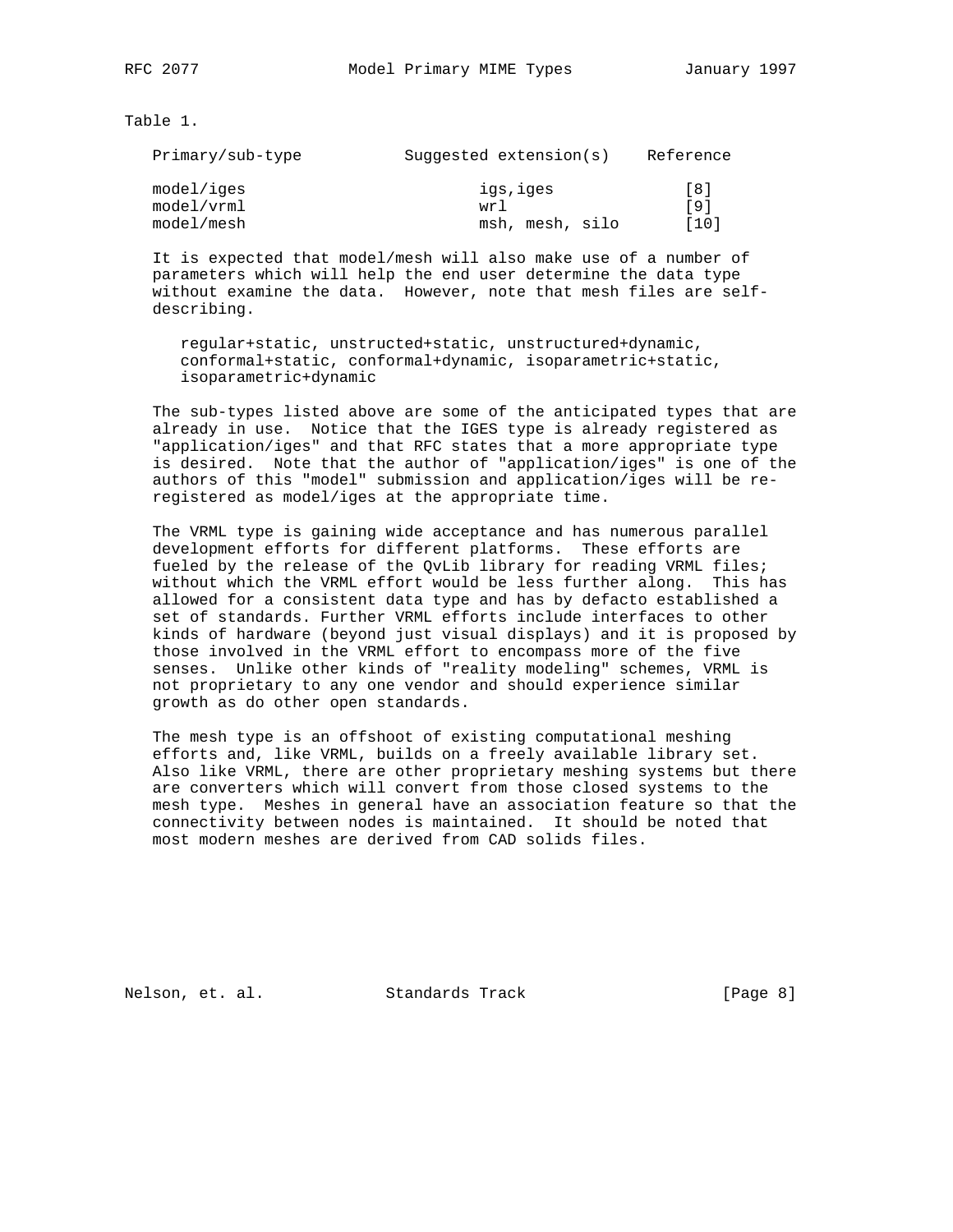### 8. Appendices

8.1 Appendix A -- extraneous details about expected subtypes

VRML Data Types

 The 3D modeling and CAD communities use a number of file formats to represent 3D models, these formats are widely used to exchange information, and full, or lossy, converters between the formats exist both independently and integrated into widely used applications. The VRML format is rapidly becoming a standard for the display of 3D information on the WWW.

#### Mesh Data Types

 For many decades, finite element and finite difference time domain codes have generated mesh structures which attempt to use the physical geometry of the structures in connection with various physics packages to generate real world simulations of events including electromagnetic wave propagation, fluid dynamics, motor design, etc. The resulting output data is then post processed to examine the results in a variety of forms. This proposed mesh subtype will include both geometry and scalar/vector/tensor results data. An important point to note is that many modern meshes are generated from solids constructed using CAD packages.

 Motivation for mesh grew out of discussions with other communities about their design requirements. Many CAD or scene descriptions are composed of a small number of complex objects while computational meshes are composed of large numbers of simple objects. A 1,000,000 element 3D mesh is small. A 100,000,000 element 3D structured mesh is large. Each object can also have an arbitrary amount of associated data and the mesh connectivity information is important in optimizing usage of the mesh. Also, the mesh itself is usually uninteresting but postprocessing packages may act on the underlying data or a computational engine may process the data as input.

 Meshes differ principally from other kinds of scenes in that meshes are composed of a large number of simple objects which may contain arbitrary non-spatial parameters, not all of whom need be visible, and who have an implicit connectivity and neighbor list. This latter point is the key feature of a mesh. It should be noted that most meshes are generated from CAD files however. The mesh type has association functions because the underlying physics was used to calculate the interaction (if you crash a car into a telephone pole, you get a crumpled car and a bent pole). Most interesting computational meshes are 4D with additional multidimensional results components.

Nelson, et. al. Standards Track [Page 9]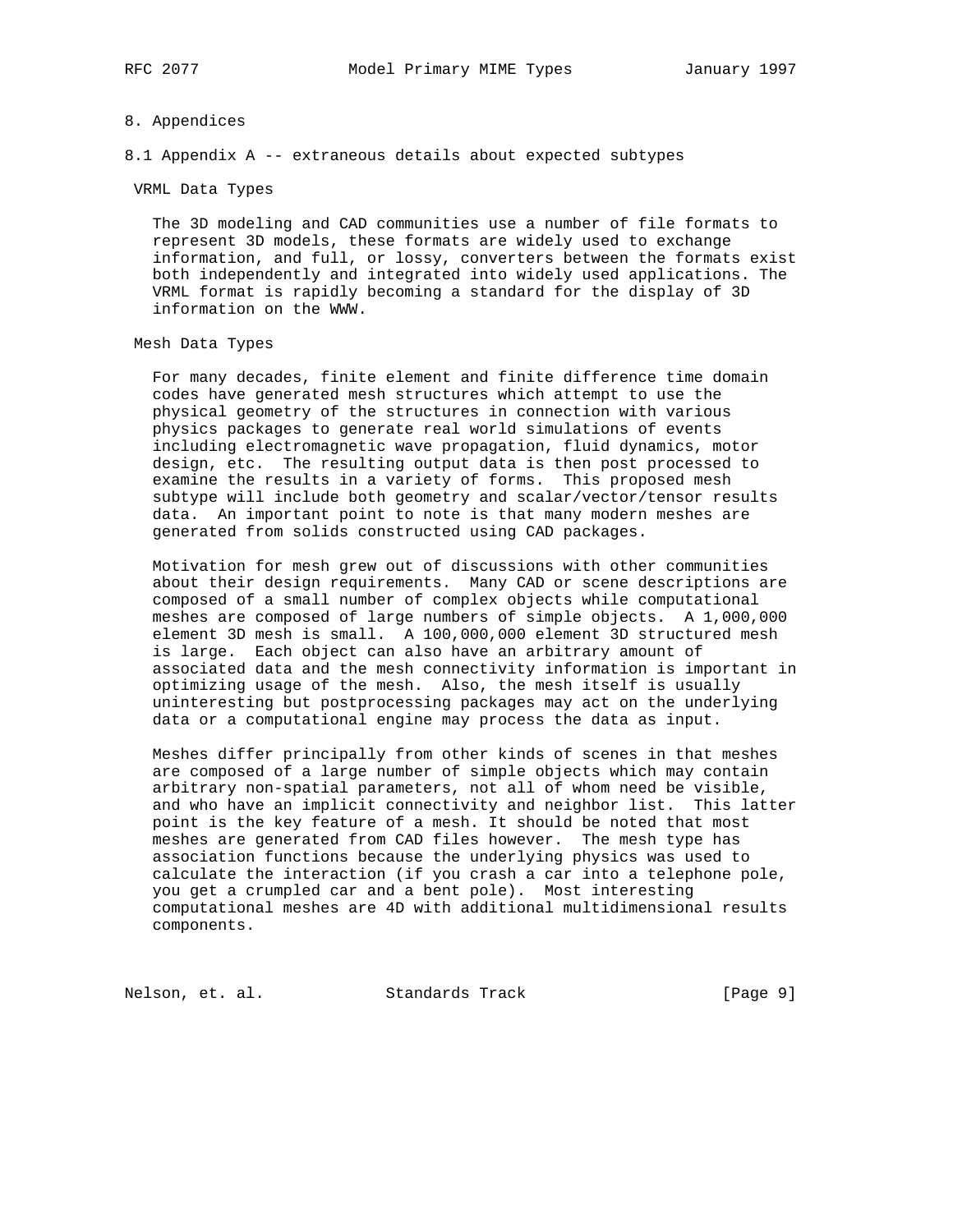IGES CAD Data Types

 (The following text, reproduced for reference purposes only, is from "U.S. Product Data Association and IGES/PDES Organization Reference Manual," June 1995; by permission.)

 IGES, the Initial Graphics Exchange Specification, defines a neutral data format that allows for the digital exchange of information among computer-aided design (CAD) systems.

 CAD systems are in use today in increasing numbers for applications in all phases of the design, analysis, and manufacture and testing of products. Since the designer may use one supplier's system while the contractor and subcontractor may use other systems, there is a need to be able to exchange data digitally among all CAD systems.

 The databases of CAD systems from different vendors often represent the same CAD constructs differently. A circular arc on one system may be defined by a center point, its starting point and end point, while on another it is defined by its center, its diameter starting and ending angle. IGES enables the exchange of such data by providing, in the public domain, a neutral definition and format for the exchange of such data.

 Using IGES, the user can exchange product data models in the form of wireframe, surface, or solid representations as well as surface representations. Translators convert a vendor's proprietary internal database format into the neutral IGES format and from the IGES format into another vendor's internal database. The translators, called pre and post-processors, are usually available from vendors as part of their product lines.

 Applications supported by IGES include traditional engineering drawings as well as models for analysis and/or various manufacturing functions. In addition to the general specification, IGES also includes application protocols in which the standard is interpreted to meet discipline specific requirements.

 IGES technology assumes that a person is available on the receiving end to interpret the meaning of the product model data. For instance, a person is needed to determine how many holes are in the part because the hole itself is not defined. It is represented in IGES by its component geometry and therefore, is indistinguishable from the circular edges of a rod.

 The IGES format has been registered with the Internet Assigned Numbers Authority (IANA) as a Multipurpose Internet Mail Extension (MIME) type "application/iges". The use of the message type/subtype

Nelson, et. al. Standards Track [Page 10]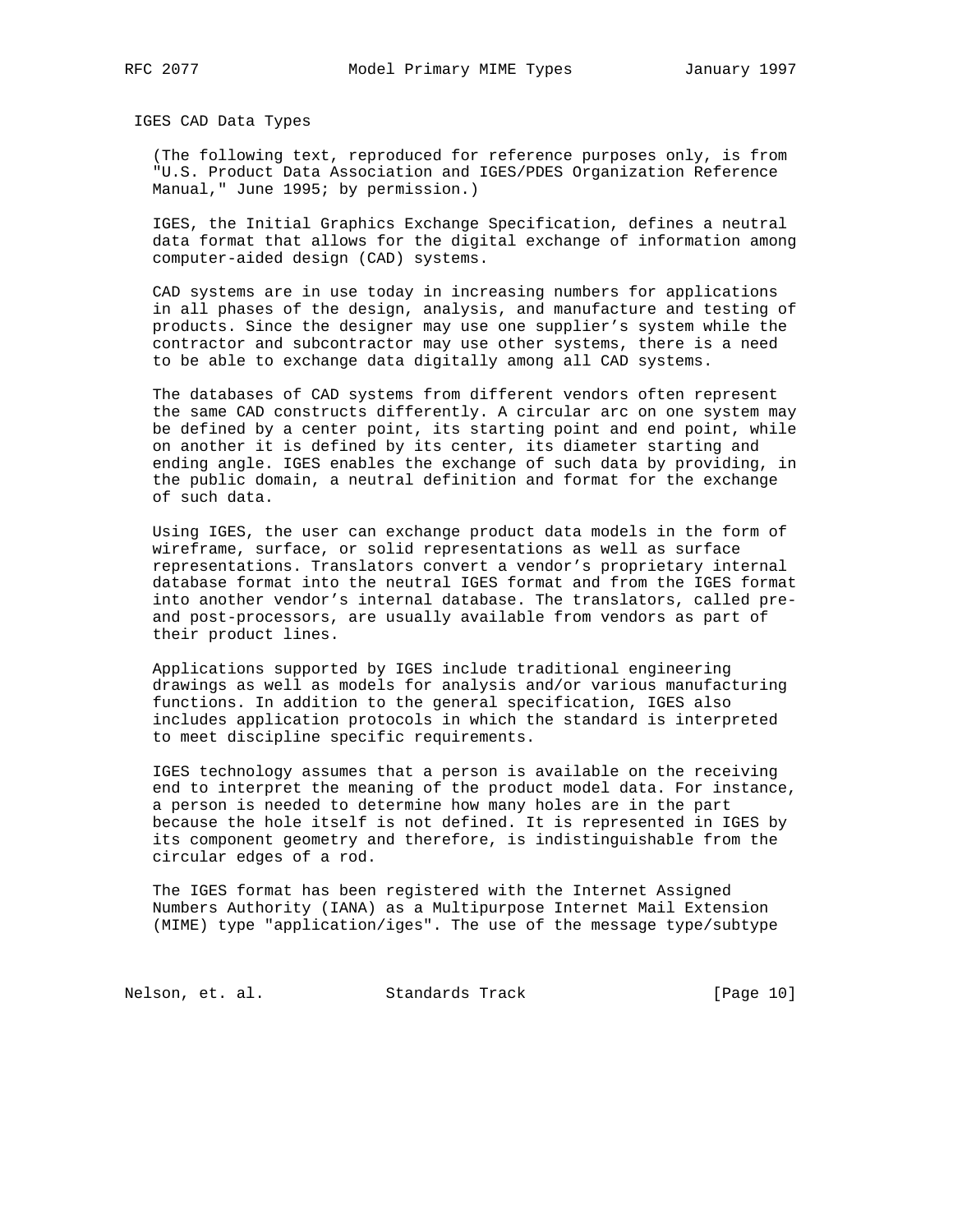in Internet messages facilitates the uniform recognition of an IGES file for routing to a viewer or translator.

 Version 1.0 of the specification was adopted as an American National Standards (ANS Y14.26M-1981) in November of 1981. Versions 3.0 and 4.0 of the specification have subsequently been approved by ANSI. The current version of IGES 5.2 was approved by ANSI under the new guidelines of the U.S. Product Data Association. Under these guidelines, the IGES/PDES Organization (IPO) became the accredited standards body for product data exchange standards. This latest standard is USPRO/IPO-100-1993.

8.2 Appendix B -- References and Citations

 [1] Freed, N., and N. Borenstein, "Multipurpose Internet Mail Extensions (MIME) Part One: Format of Internet Message Bodies", RFC 2045, Innosoft, First Virtual, November 1996.

 [2] Fitzgerald P., "Molecules-R-Us Interface to the Brookhaven Data Base", Computational Molecular Biology Section, National Institutes of Health, USA; see http://www.nih.gov/htbin/pdb for further details; Peitsch M.C, Wells T.N.C., Stampf D.R., Sussman S. J., "The Swiss-3D Image Collection And PDP-Browser On The Worldwide Web", Trends In Biochemical Sciences, 1995, 20, 82.

 [3] "Proceedings of the First Electronic Computational Chemistry Conference", Eds. Bachrach, S. M., Boyd D. B., Gray S. K, Hase W., Rzepa H.S, ARInternet: Landover, Nov. 7- Dec. 2, 1994, in press; Bachrach S. M, J. Chem. Inf. Comp. Sci., 1995, in press.

 [4] Richardson D.C., and Richardson J.S., Protein Science, 1992, 1, 3; D. C. Richardson D. C., and Richardson J.S., Trends in Biochem. Sci.,1994, 19, 135.

 [5] Rzepa H. S., Whitaker B. J., and Winter M. J., "Chemical Applications of the World-Wide-Web", J. Chem. Soc., Chem. Commun., 1994, 1907; Casher O., Chandramohan G., Hargreaves M., Murray-Rust P., Sayle R., Rzepa H.S., and Whitaker B. J., "Hyperactive Molecules and the World-Wide-Web Information System", J. Chem. Soc., Perkin Trans 2, 1995, 7; Baggott J., "Biochemistry On The Web", Chemical & Engineering News, 1995, 73, 36; Schwartz A.T, Bunce D.M, Silberman R.G, Stanitski C.L, Stratton W.J, Zipp A.P, "Chemistry In Context - Weaving The Web", Journal Of Chemical Education, 1994, 71, 1041.

 [6] Rzepa H.S., "WWW94 Chemistry Workshop", Computer Networks and ISDN Systems, 1994, 27, 317 and 328.

Nelson, et. al. Standards Track [Page 11]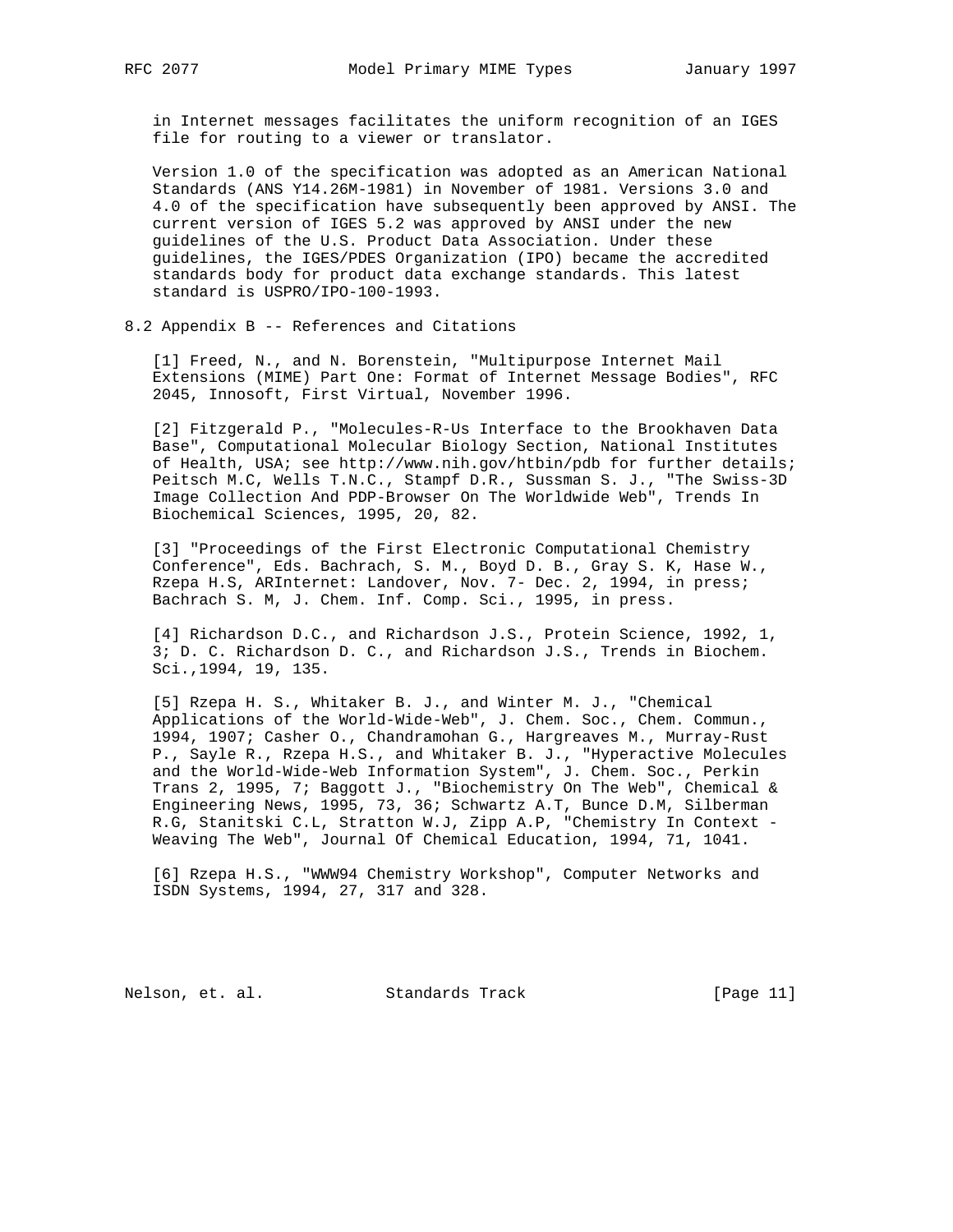[7] S.D. Nelson, "Email MIME test page", Lawrence Livermore National Laboratory, 1994. See http://www-dsed.llnl.gov/documents/WWWtest.html and http://www-dsed.llnl.gov/documents/tests/email.html

 [8] C. Parks, "Registration of new Media Type application/iges", ftp://ftp.isi.edu/in-notes/iana/assignments/media-types/ application/iges, 1995.

 [9] G. Bell, A. Parisi, M. Pesce, "The Virtual Reality Modeling Language", http://sdsc.edu/SDSC/Partners/vrml/Archives/vrml10-3.html, 1995.

 [10] S.D. Nelson, "Registration of new Media Type model/mesh", ftp://ftp.isi.edu/in-notes/iana/assignments/media-types/model/ mesh, 1997.

 [11] "SILO User's Guide", Lawrence Livermore National Laboratory, University of California, UCRL-MA-118751, March 7, 1995,

 [12] E. Brugger, "Mesh-TV: a graphical analysis tool", Lawrence Livermore National Laboratory, University of California, UCRL-TB-115079-8, http://www.llnl.gov/liv\_comp/meshtv/mesh.html

 [13] S. Brown, "Portable Application Code Toolkit (PACT)", the printed documentation is accessible from the PACT Home Page http://www.llnl.gov/def\_sci/pact/pact\_homepage.html

 [14] L. Rosenthal, "Initial Graphics Exchange Specification (IGES) Test Service", http://speckle.ncsl.nist.gov/˜jacki/igests.htm

8.3 Appendix C -- hardware

 Numerous kinds of hardware already exist which can process some of the expected model data types and are listed here for illustration purposes only:

 stereo glasses, 3D lithography machines, automated manufacturing systems, data gloves (with feedback), milling machines, aromascopes, treadmills.

Nelson, et. al. Standards Track [Page 12]